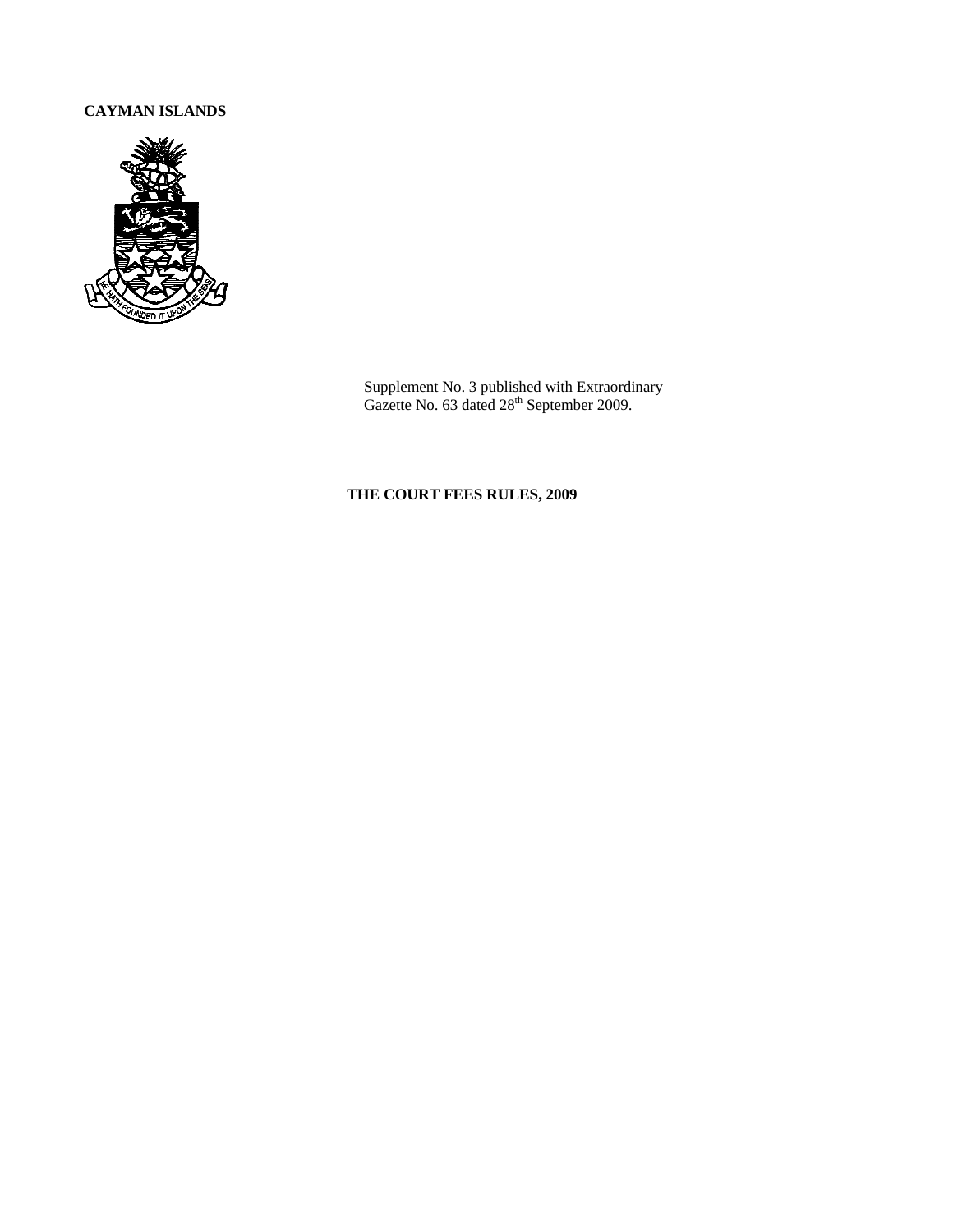Court Fees Rules, 2009

### **COURT FEES RULES, 2009**

These Rules are made by the Rules Committee of the Court of Appeal pursuant to section 35 of the Court of Appeal Law (2006 Revision) and by the Rules Committee of the Grand Court (with the approval of the Governor in Cabinet) pursuant to Section 19(3)(c) of the Grand Court Law (2008 Revision) and Section 44(d) of the Succession Law (2006 Revision)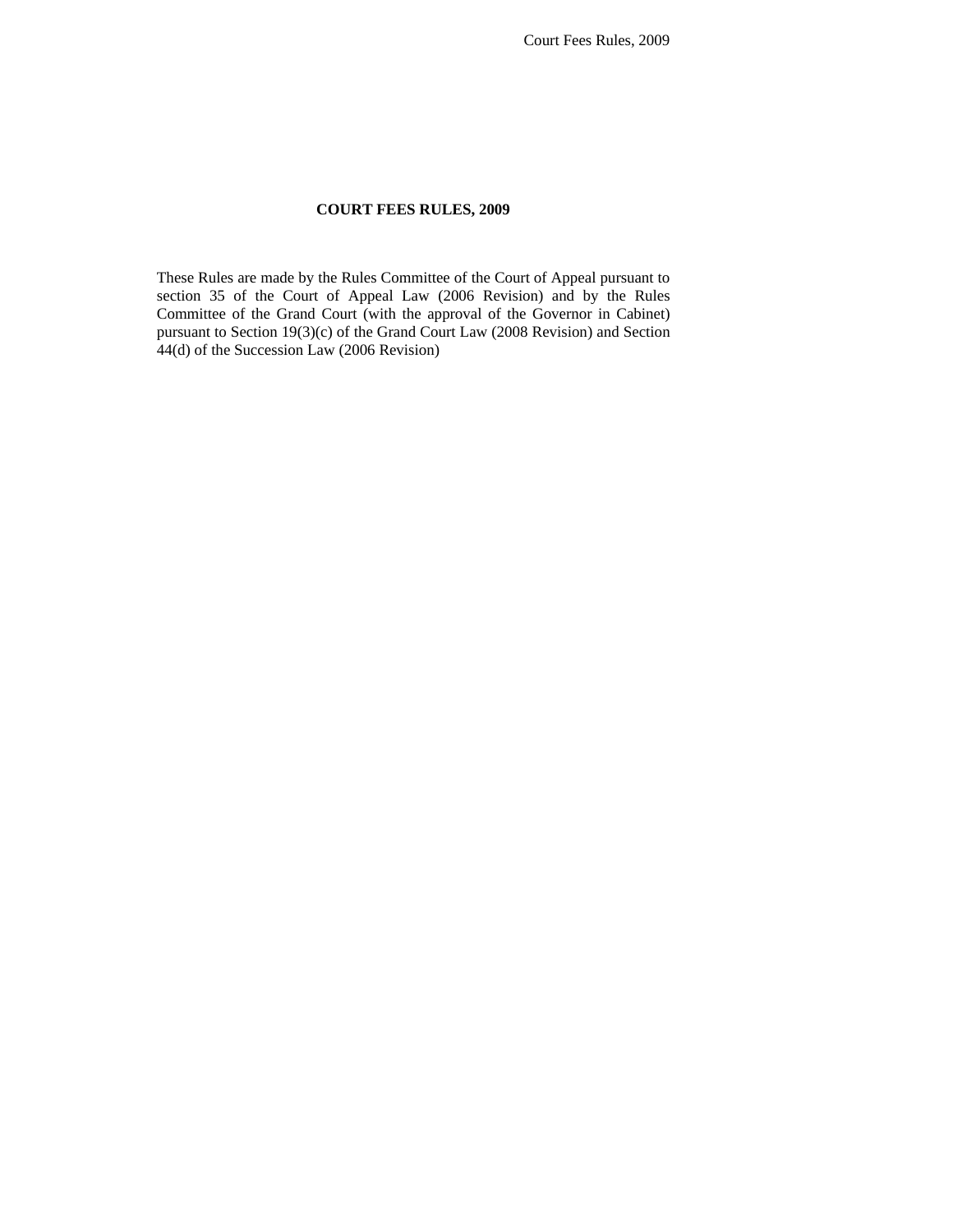### **COURT FEES RULES, 2009**

## **ARRANGEMENT OF RULES**

- 1. Citation and application
- 2. Presumption against liability
- 3. Fixed fees
- 4. *Ad valorem* fees
- 5. Court hearing fees
- 6. Enforcement

First Schedule: Fixed fees

Part A – Civil and Matrimonial Divisions

- Part B Financial Services and Admiralty Divisions
- Part C Administrative Matters

Second Schedule: *Ad valorem* fees

Third Schedule: Bailiff fees

Fourth Schedule: Probate and administration fees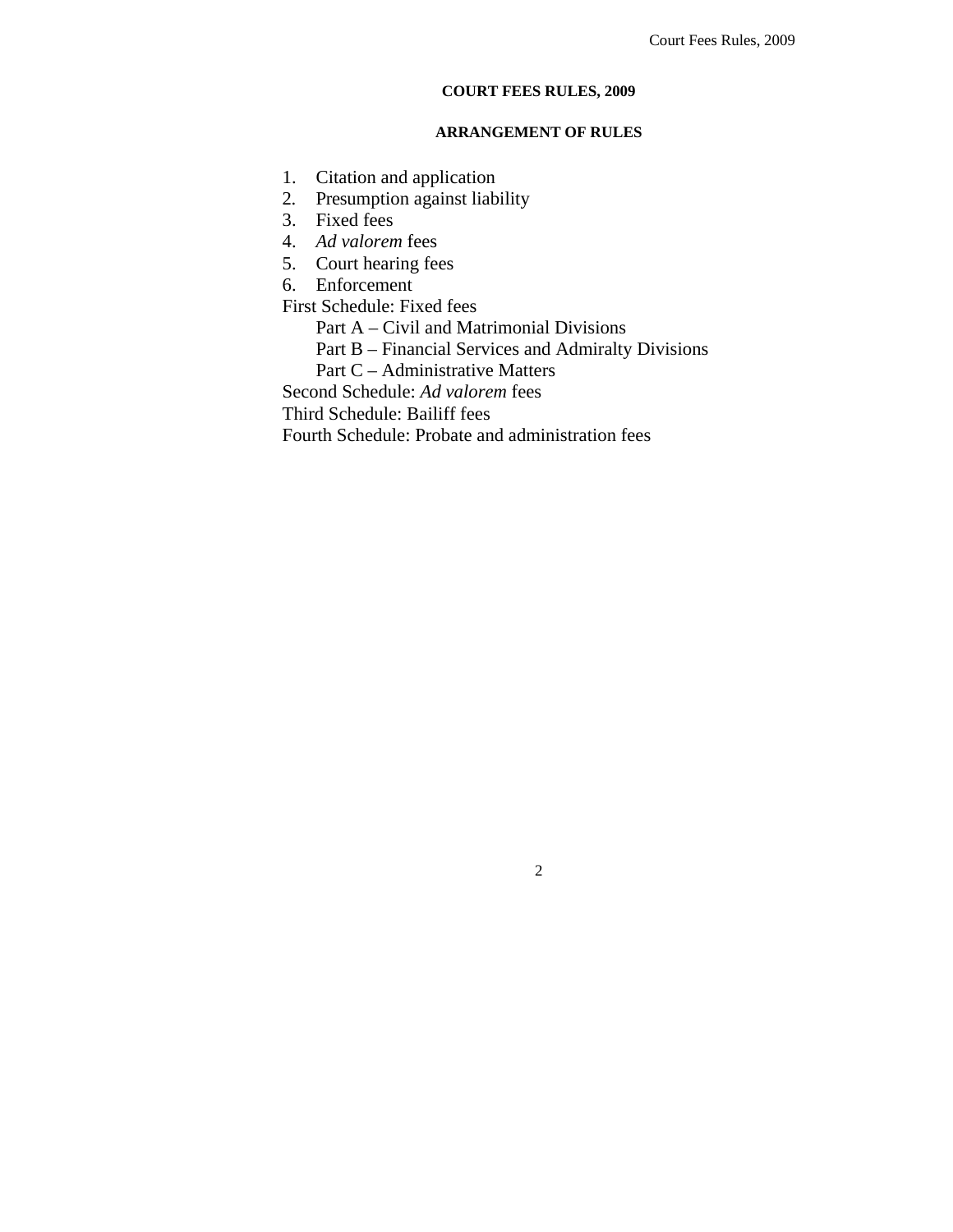#### **COURT FEES RULES, 2009**

1. (1) These rules may be cited as the Court Fees Rules 2009. Citation and application (2) These Rules shall come into operation on the 1st day of November 2009 referred to in these Rules as "the Commencement Date".

 (3) Words and expressions used in these rules which are also used in the Grand Court Rules (1995 Revision) shall have the same meaning in these rules as in the Grand Court Rules (1995 Revision), except that "Court" means the Grand Court or the Cayman Islands Court of Appeal, as the context may require.

- (4) For the purposes of these Rules
	- (a) "civil proceeding" means any proceeding commenced or pending in the Civil Division of the Grand Court and any appeal to the Court of Appeal against a judgment or order made in such a proceeding;
	- (b) "family proceeding" means any proceeding commenced or pending in the Family Division of the Grand Court or any appeal to the Court of Appeal against a decree or order made in such a proceeding;
	- (c) "admiralty proceeding" means any proceeding commenced or pending in the Admiralty Division of the Grand Court or any appeal to the Court of Appeal against a judgment or order made in such a proceeding;
	- (d) "financial services proceeding" means any proceeding commenced or pending in the Financial Services Division of the Grand Court or any appeal to the Court of Appeal against a judgment, decree or order made in such a proceeding.

2. (1) A party to a proceeding which is commenced on or after the Commencement Date is liable to pay only those fees specified in these Rules.

Presumption against liability

3

1995 Revision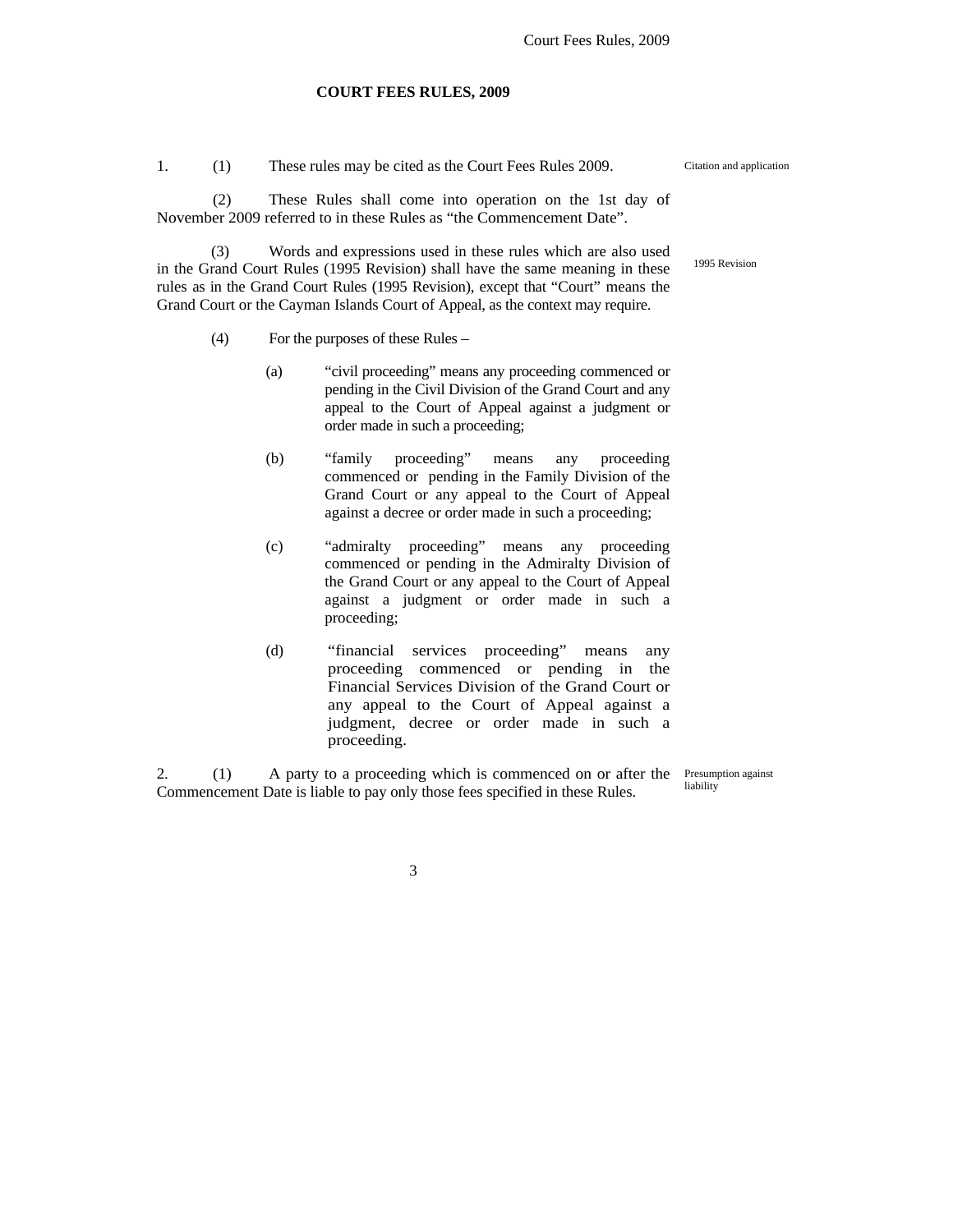(2) A party to a proceeding which was commenced prior to the Commencement Date shall not be required to pay any additional amount nor be entitled to any refund in respect of –

- (a) the fixed fees paid in respect of any interlocutory process, pleading, affidavit or order filed prior to the Commencement Date;
- (b) the court hearing fees paid in respect of any hearing which took place prior to the Commencement Date.

(3) There is no fee for the administration of an oath by the Clerk of the Court.

(4) A party to whom a legal aid certificate has been granted under section 3 of the Legal Aid Law (1999 Revision) shall not be liable to pay any fees under these rules.

- (5) No fees shall be payable in respect of  $-$ 
	- (a) any criminal proceedings;
	- (b) an application or appeal relating to the adoption, custody or welfare of a child;
	- (c) filing a stop notice pursuant to GCR Order 50, rule 11;
	- (d) a notice of motion under GCR Order 52 for an order that a person be committed to prison or otherwise punished for a contempt of court;
	- (e) an application under GCR Order 67 for an order removing an attorney from the record or a declaration that an attorney has ceased to act for a party;
	- (f) any application under GCR Order 92.

(6) No fees shall be payable in respect of an application (or supporting affidavit) under Sections 3 or 4 of the Legal Practitioner's Law (2006 Revision) for the admission of any person to practice as an attorney.

3. (1) The fees prescribed in paragraph 1 of Part A of the First Schedule shall be payable by the person seeking to issue an originating process in connection with a civil or matrimonial proceeding. Fixed fees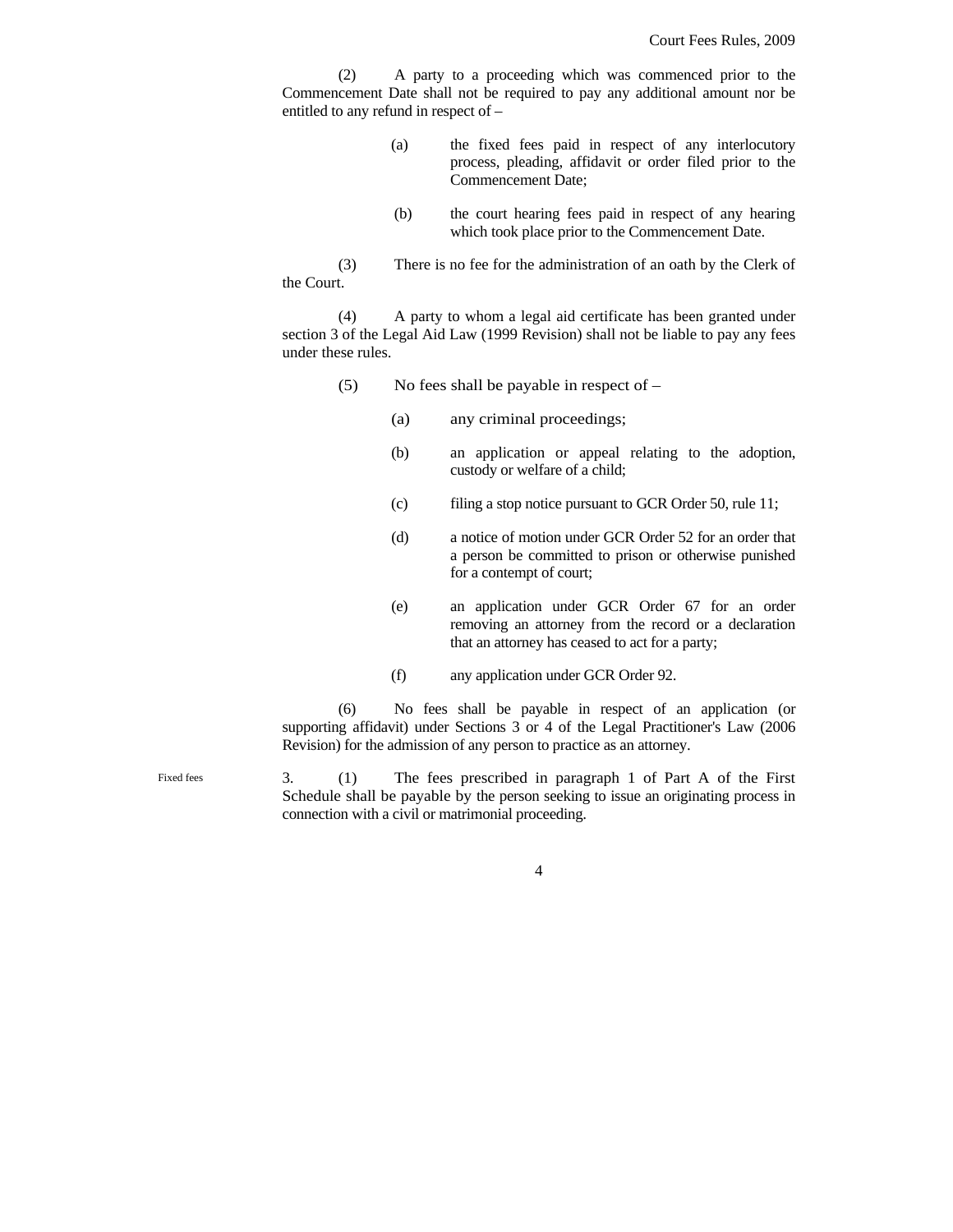(2) The fee prescribed in paragraph 2 of Part A of the First Schedule shall be payable by the party seeking to commence an appeal from a judgment, order or decree made in a civil or matrimonial proceeding.

 (3) The fees prescribed in paragraphs 3 to 6 of Part A of the First Schedule shall be payable by the party seeking to file a document specified in those paragraphs in connection with a civil or matrimonial proceeding.

(4) The fee prescribed in paragraph 1 of Part B of the First Schedule shall be payable by the party seeking to issue an originating process in connection with a financial services proceeding or an admiralty proceeding.

(5) When a cause or matter is ordered to be transferred to the Financial Services Division or the Admiralty Division the parties shall pay a transfer fee, being the difference between the fixed fee prescribed in Part B of the First Schedule and the total of the fixed fee of \$200 paid pursuant to Part A of the First Schedule and the amount of the *ad valorem* fee (if any) paid pursuant to the Second Schedule.

(6) The fee prescribed in paragraph 2 of Part B of the First Schedule shall be payable by the party seeking to commence an appeal against a judgement or order made in connection with a financial services proceeding or an admiralty proceeding.

 (7) The fee prescribed in paragraph 1 of Part C of the First Schedule shall be payable by any person seeking to inspect the Register of Writs, originating process, the Register of Judgments or any Court file which has to be retrieved from the archives and returned to the Court office in order to be inspected.

 (8) The fees prescribed in paragraph 2 of Part C of the First Schedule shall be paid for the supply of copy documents pursuant to the Grand Court Rules Order 63, rule 7(3) or rule 8(3).

 (9) The fees prescribed in paragraphs 3 and 4 of Part C of the First Schedule shall be paid for the supply of transcripts of any proceedings.

(10) The fee prescribed in paragraph 5 of Part C of the First Schedule shall be payable by any person lodging an application for taxation of any order for costs made by the Court.

 (11) The fees prescribed in paragraph 1 of the Third Schedule shall be payable at the time a person seeks to instruct a bailiff to effect service upon a person.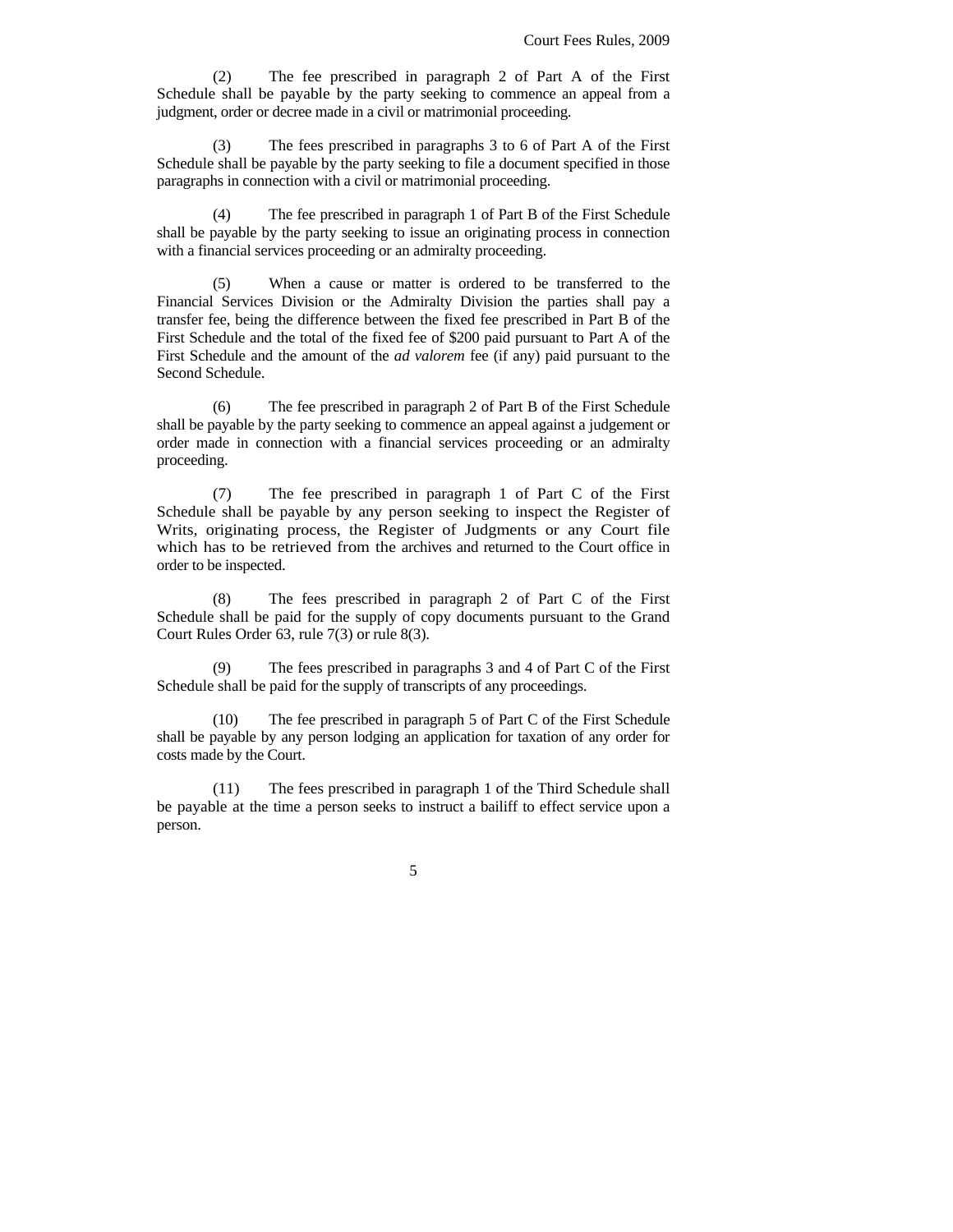(12) The fees prescribed in the Fourth Schedule shall be paid in respect of non-contentious probate administration matters.

*Ad valorem* fees

4. (1) In addition to the fixed fee prescribed by paragraph 1 of the First Schedule, a person seeking to issue a writ indorsed with a claim for a debt or liquidated demand in accordance with Grand Court Rules Order 6, rule 2(b), in connection with a proceeding commenced in the Civil Division shall pay an *ad valorem* fee calculated in accordance with the scale set out in paragraph 1 of the Second Schedule.

 (2) A party seeking to file a counterclaim in a civil proceeding in which he claims payment of a debt or makes a liquidated demand, shall pay an *ad valorem* fee calculated in accordance with the scale set out in paragraph 1 of the Second Schedule.

 (3) In addition to the fixed fee prescribed by paragraph 2 of Part A of the First Schedule, a party seeking to file a notice of appeal against a judgment for a money sum made in a civil proceeding shall pay an *ad valorem* fee calculated in accordance with paragraph 3 of the Second Schedule.

 (4) In addition to the fixed fee prescribed by paragraph 6 of Part A of the First Schedule, a party seeking to file a judgment or order for damages made in a civil proceeding shall pay an *ad valorem* fee calculated in accordance with the scale set out in paragraph 2 of the Second Schedule.

 (5) The amount of any *ad valorem* fee payable under the Second Schedule shall be assessed by the Clerk of the Court prior to issuing the writ, filing the judgment or order or filing the notice of appeal, as the case may be.

 (6) The *ad valorem* fee prescribed in paragraph 2 of the Third Schedule shall be paid by a judgment creditor following execution of a writ of *fieri facias,* and such fee shall be deducted from the net proceeds of sale.

 (7) The *ad valorem* fee prescribed in paragraph 3 of the Third Schedule shall be paid by the judgment creditor following sale of any property by the bailiff pursuant to an order made in any division of the Court, and such fee shall be deducted from the net proceeds of sale.

 (8) In addition to the fixed fees prescribed by paragraph 5 of Part C of the First Schedule, a party applying for taxation of a bill of costs shall pay an *ad valorem* fee calculated at the rate of one per cent of the sum in issue (irrespective of the division of the Court in which the proceeding is pending) and for the purposes of this rule, "the sum in issue" is that part of the bill of costs which has not been agreed by the paying party.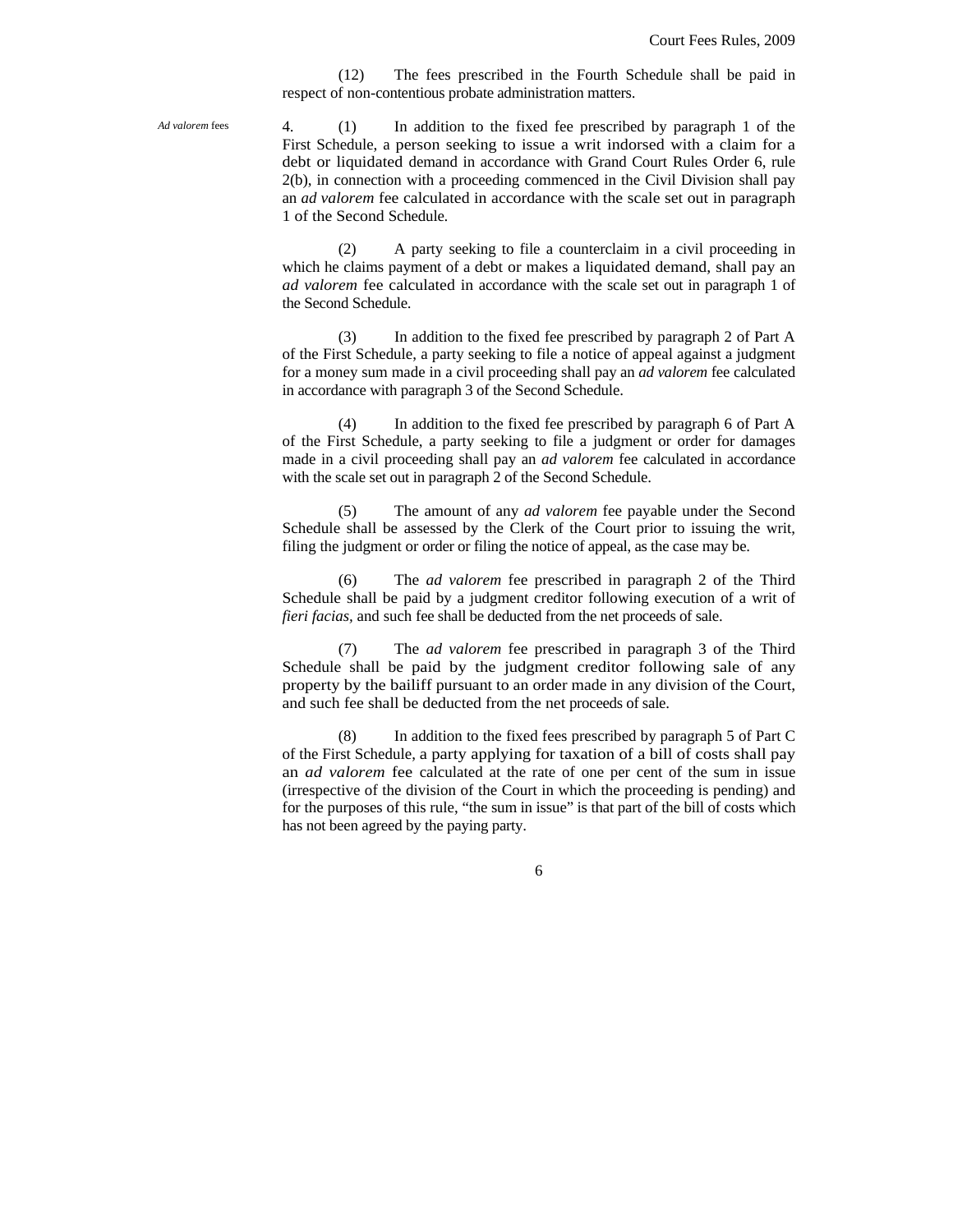Court hearing fees

 (9) Any person who is dissatisfied with an assessment of *ad valorem* fees made by the Clerk of the Court, the Registrar of the Financial Services Division, the bailiff or the taxing officer may apply by letter for such assessment to be reconsidered by a Judge, in which case the decision of the Judge shall be final and binding upon the parties.

5. (1) In the event that a civil proceeding involves a hearing lasting more than 3 days or a series of hearings lasting more than 3 days in total, the parties shall be liable to pay a court hearing fee of \$250 for each additional day or part of a day.

 (2) In the event that a financial services proceeding or an admiralty proceeding involves a hearing lasting more than 20 days or a series of hearings lasting more than 20 days in total, the parties shall be liable to pay a court hearing fee of \$750 for each additional day or part of a day.

(3) No court hearing fees shall be payable in respect of any family proceeding.

 (4) When listing an interlocutory summons for a hearing or making an application to fix a trial date or lodging an appeal, as the case may be, the amount payable in respect of court hearing fees shall be provisionally assessed on the basis of the estimated length of the hearing.

 (5) In the event that the actual length of the hearing is more than the estimated length, the party liable to pay the hearing fee shall pay the additional amount due as soon as reasonably possible or within 5 working days after the conclusion of the hearing.

 (6) In the event that a listed hearing does not take place, the Clerk of the Court shall –

- (a) reimburse the amount of the court hearing fee provisionally assessed and paid as soon as reasonably possible or within five working days after the date upon which he is given notice of the decision to vacate the hearing date; and
- (b) deduct a penalty equivalent to one day's court hearing fee in the event that a hearing is listed for 3 days or more and the Clerk of the Court is given less than 10 day's notice of the decision to vacate the hearing date.

 (7) In the event that a hearing lasts less than the estimated length of time (for which a court hearing has been provisionally assessed and paid), the Clerk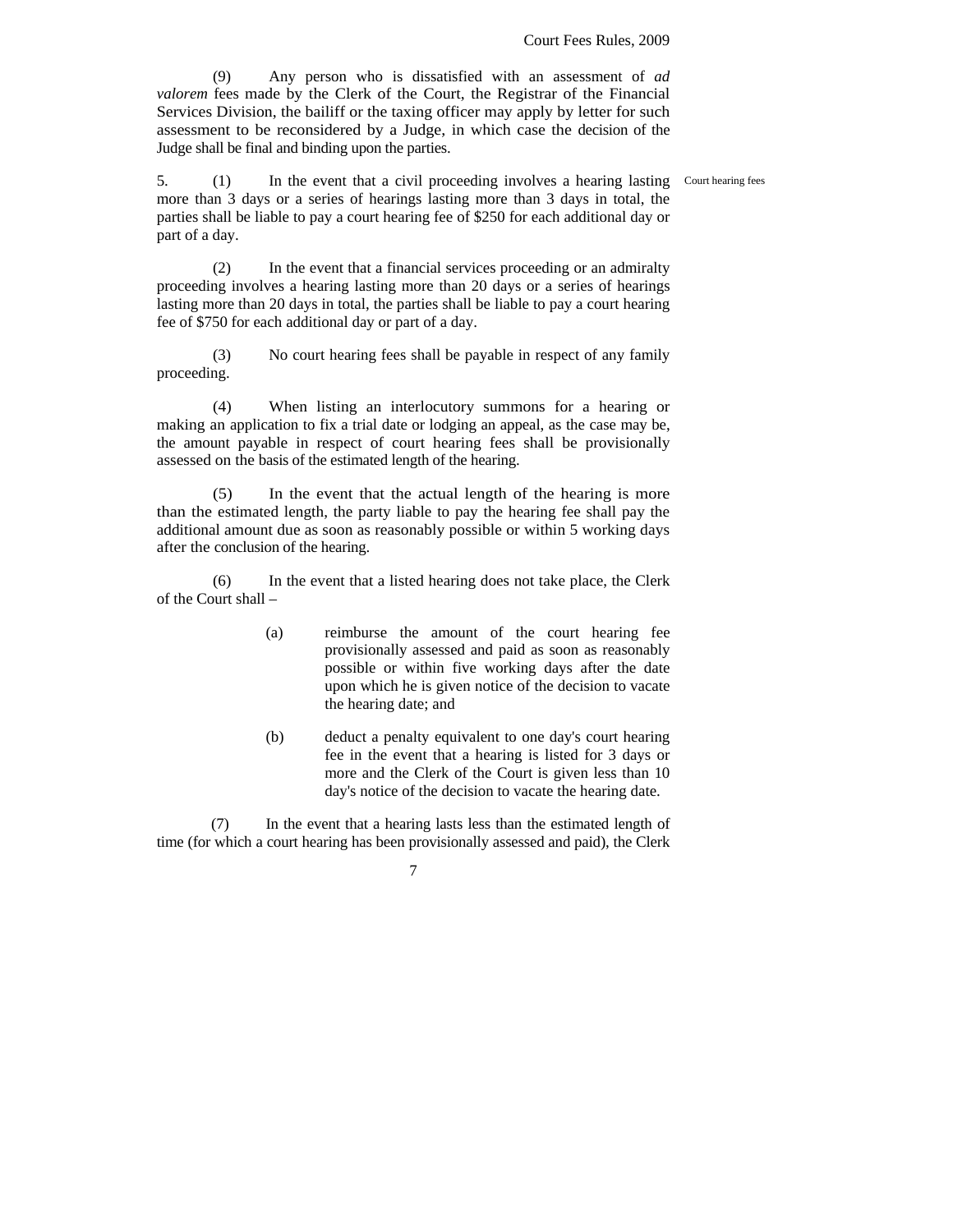| of the Court shall reimburse the amount overpaid as soon as reasonably possible or |
|------------------------------------------------------------------------------------|
| within 5 working days after the conclusion of the hearing.                         |

 (8) The party liable to pay a hearing fee in respect of the trial or interlocutory hearing of an action shall be given credit for the amount of any *ad valorem* fees paid by any party pursuant to paragraph 1 of the Second Schedule and such credit shall be given by dividing the *ad valorem* fee by the amount of the court hearing fee and ascribing the number of days accordingly.

 (9) An appellant liable to pay a court hearing fee in respect of the hearing of an appeal to the Court of Appeal shall be given credit for the amount of any *ad valorem* fees paid by any party pursuant to paragraph 3 of the Second Schedule and such credit shall be given by dividing the *ad valorem* fee by the amount of the hearing fee and ascribing the number of days accordingly.

6. (1) Subject to sub-rule (3), no originating process shall be issued unless the prescribed fees have been paid.

 (2) No execution shall be issued on any judgment or order unless all of the applicable fees prescribed by these rules have been paid.

 (3) Nothing in these rules shall prevent any person from making an application to the Court or using any affidavit (or any draft or copy thereof) upon his undertaking to issue the appropriate originating process or file the original affidavit, and any such undertaking shall be deemed to include an undertaking to pay the applicable prescribed fee.

7. The Court Fees Rules (2008 Revision) are hereby revoked with effect from the Commencement Note.

Made by the Court of Appeal Rules Committee on the 8th day of April 2009 The Right Honourable Sir John Chadwick, PC, President The Honourable Ian Forte, QC, Judge of Appeal The Honourable Abdulai Conteh, QC, Judge of Appeal

And made by the Grand Court Rules Committee on the 14th day of September 2009

The Honourable Anthony Smellie, QC, Chief Justice

The Honourable Sam Bulgin, QC, Attorney General

Andrew J. Jones, QC, Legal Practitioner

Enforcement

Revocation

Graham Ritchie, QC, Legal Practitioner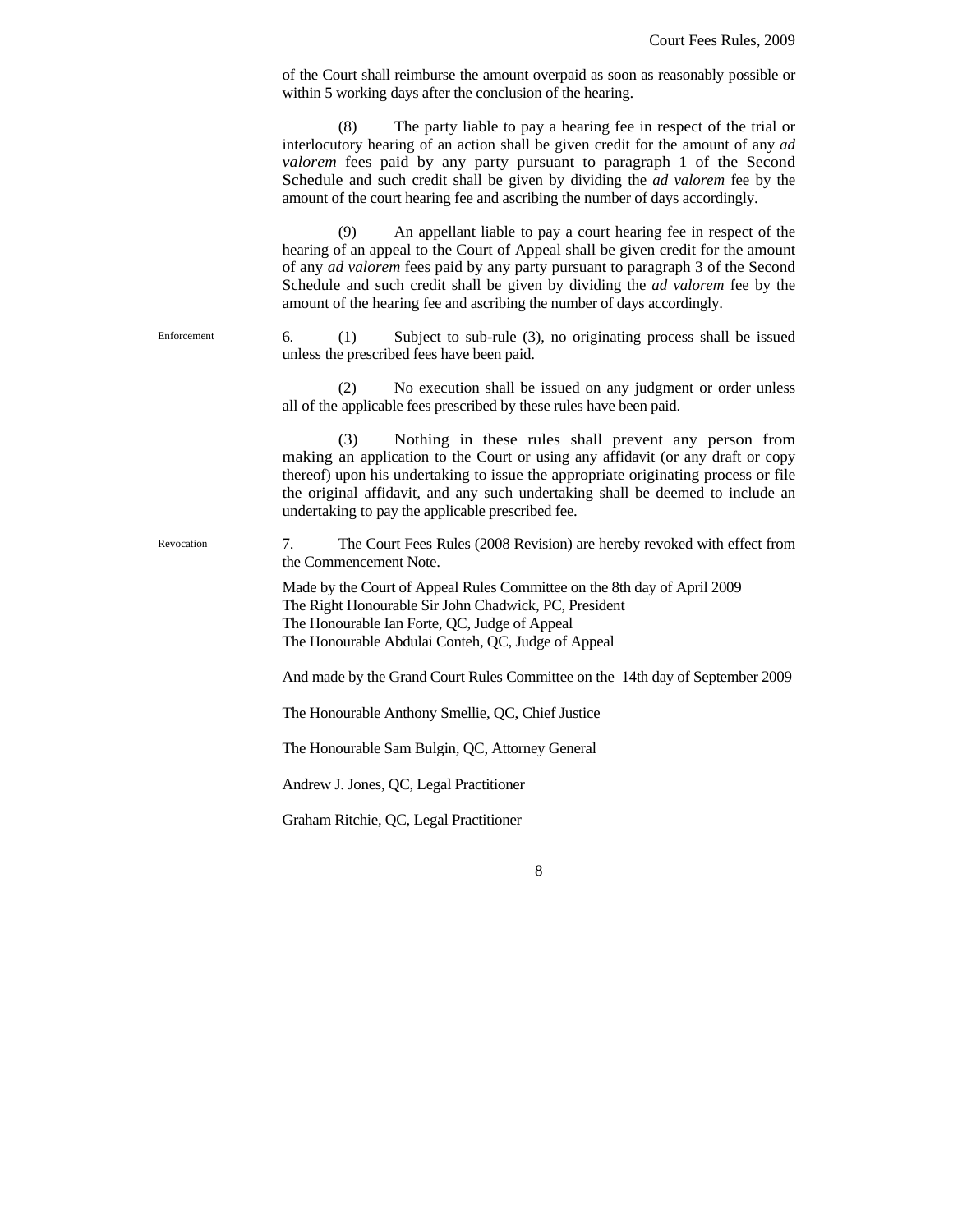Court Fees Rules, 2009

## **FIRST SCHEDULE**

# **FIXED FEES**

# **PART A**

## **CIVIL AND FAMILY DIVISIONS**

# **1. Originating process** -

| Upon issuing every writ, petition, originating summons or<br>originating notice of motion | \$200 |
|-------------------------------------------------------------------------------------------|-------|
| 2.<br>Appeals -                                                                           |       |
| Upon issuing every written application for leave to appeal                                | \$200 |
| Upon issuing every notice of appeal or any notice of motion in a<br>pending appeal        | \$200 |
| 3.<br><b>Interlocutory process -</b>                                                      |       |
| Upon issuing every summons or notice of motion                                            | \$100 |
| <b>Pleadings</b> -<br>4.                                                                  |       |
| Upon filing every statement of claim, defence, counterclaim,<br>reply or other pleading   | \$200 |
| <b>Affidavits -</b><br>5.                                                                 |       |
| Upon filing every affidavit                                                               | \$25  |
| Order -<br>6.                                                                             |       |
| Upon filing every judgment or order                                                       | \$25  |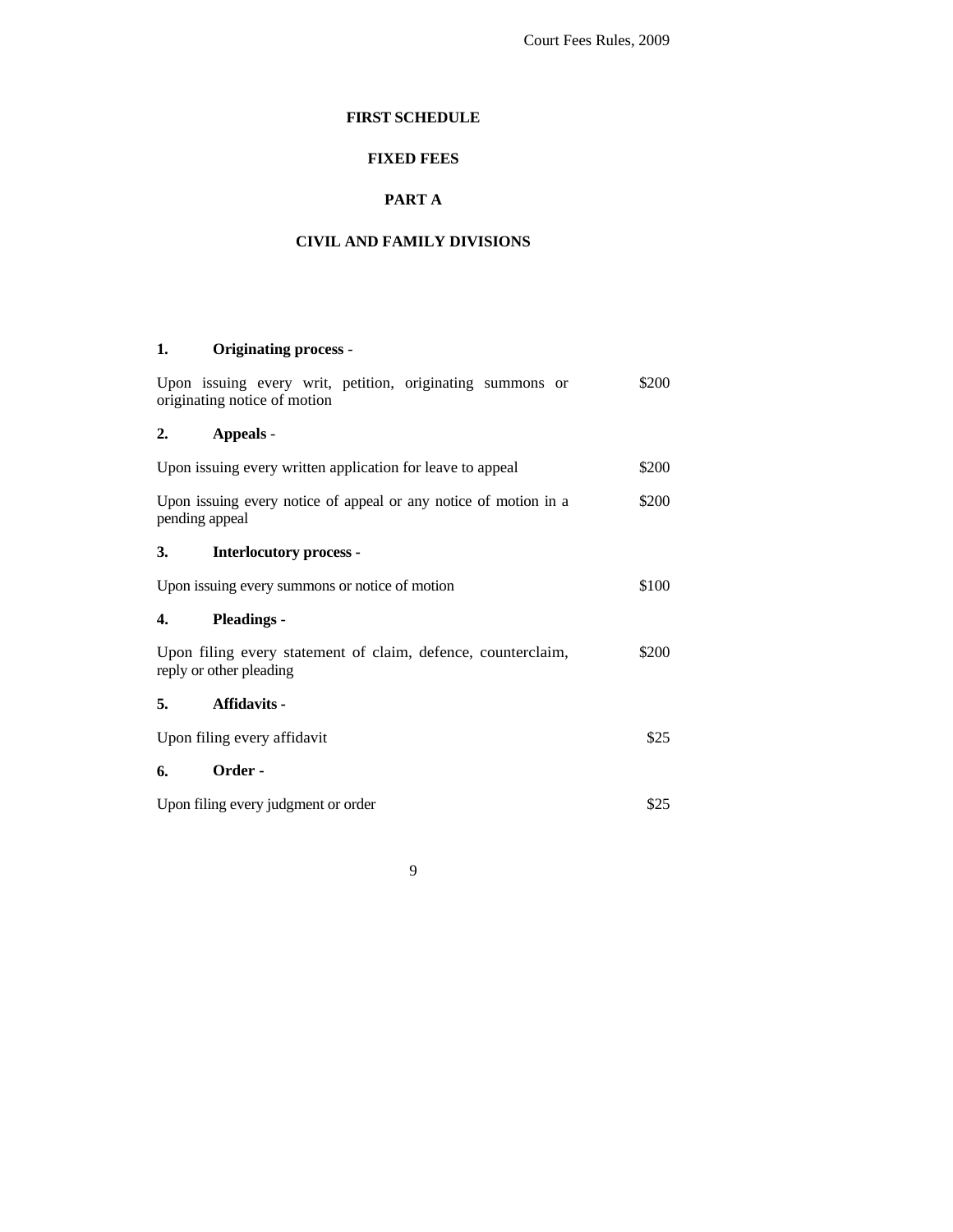## **PART B**

## **FINANCIAL SERVICES and ADMIRALTY DIVISIONS**

# **1. Originating process –**

| Upon issuing any originating summons governed by GCR<br>Order 102, rule 2                            | \$5,000  |
|------------------------------------------------------------------------------------------------------|----------|
| Upon issuing any originating notice of motion or petition<br>governed by GCR Order 102, rules 3 or 4 | \$15,000 |
| Upon issuing any originating application governed by GCR<br>Order 102, rule 17                       | \$200    |
| Upon issuing an originating application governed by GCR<br>Order 85, rule 8                          | \$200    |
| Upon issuing every other writ, petition, originating summons<br>or originating notice of motion      | \$15,000 |
| 2. Appeals-                                                                                          |          |
| Upon issuing every written application for leave to appeal                                           | \$5,000  |
| Upon issuing every notice of appeal                                                                  | \$10,000 |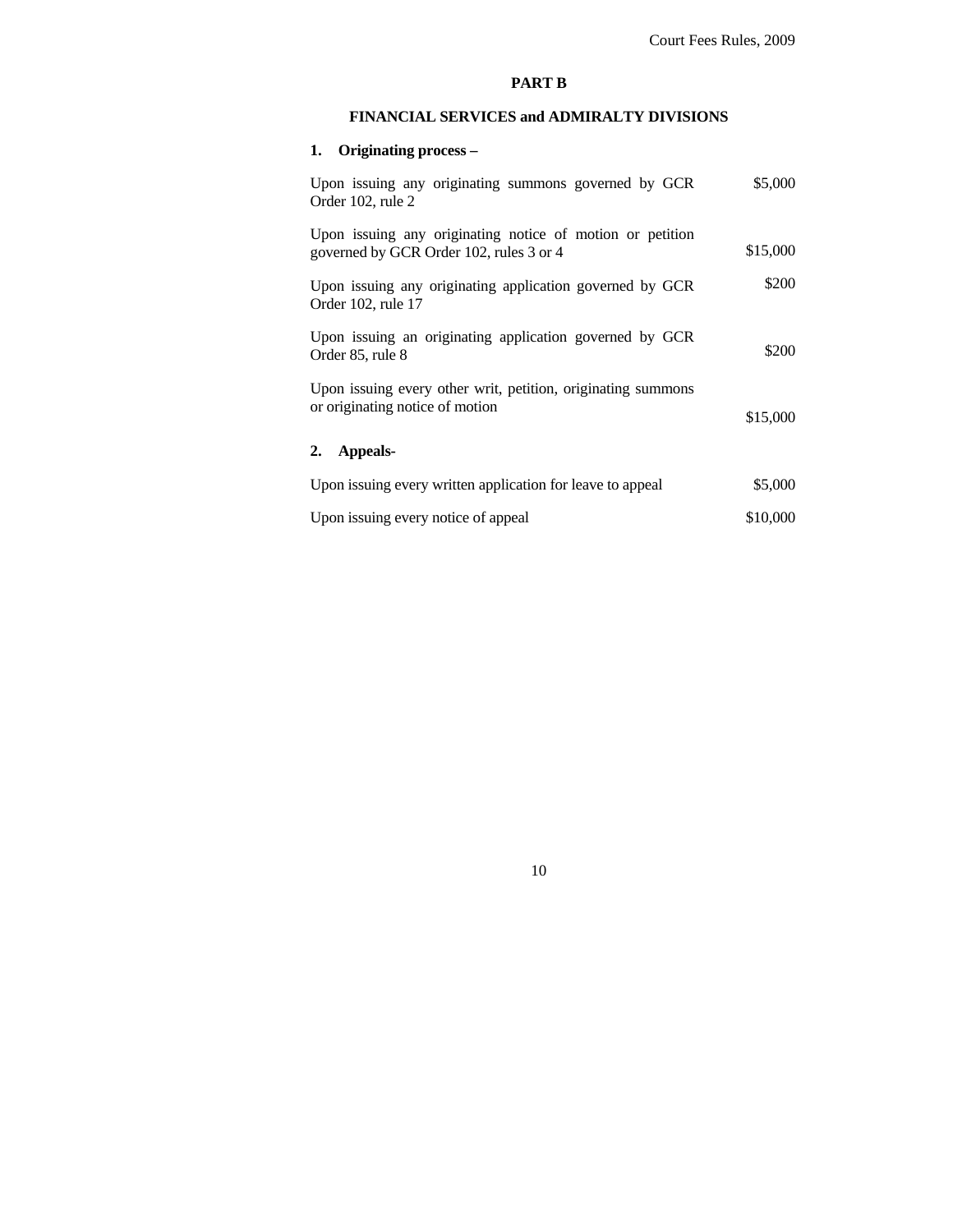## **PART C**

## **ADMINISTRATIVE MATTERS**

## **1. Searches -**

| Upon making every search, irrespective of the number of years<br>searched                                                                                       | \$20                                      |
|-----------------------------------------------------------------------------------------------------------------------------------------------------------------|-------------------------------------------|
| <b>Copies-</b><br>2.                                                                                                                                            |                                           |
| Upon supplying photocopies and certified copies                                                                                                                 | 50c. per page<br>and \$20 per<br>document |
| 3.<br><b>Transcripts-</b>                                                                                                                                       |                                           |
| Upon supplying a court reporter's transcript                                                                                                                    | \$2 per page                              |
| Upon supplying a certified transcript of a judge's notes                                                                                                        | \$10 per page                             |
| Upon supplying additional copies of transcripts                                                                                                                 | 50c. per page                             |
| Coroner's proceedings-<br>4.                                                                                                                                    |                                           |
| Upon supplying a certified copy of the verdict, depositions and<br>exhibits                                                                                     | \$100<br>plus<br>50c. per page            |
| <b>Taxation-</b><br>5.                                                                                                                                          |                                           |
| Upon lodging an application for taxation or applying for a costs<br>certificate irrespective of the division of the Court in which the<br>proceeding is pending |                                           |

\$200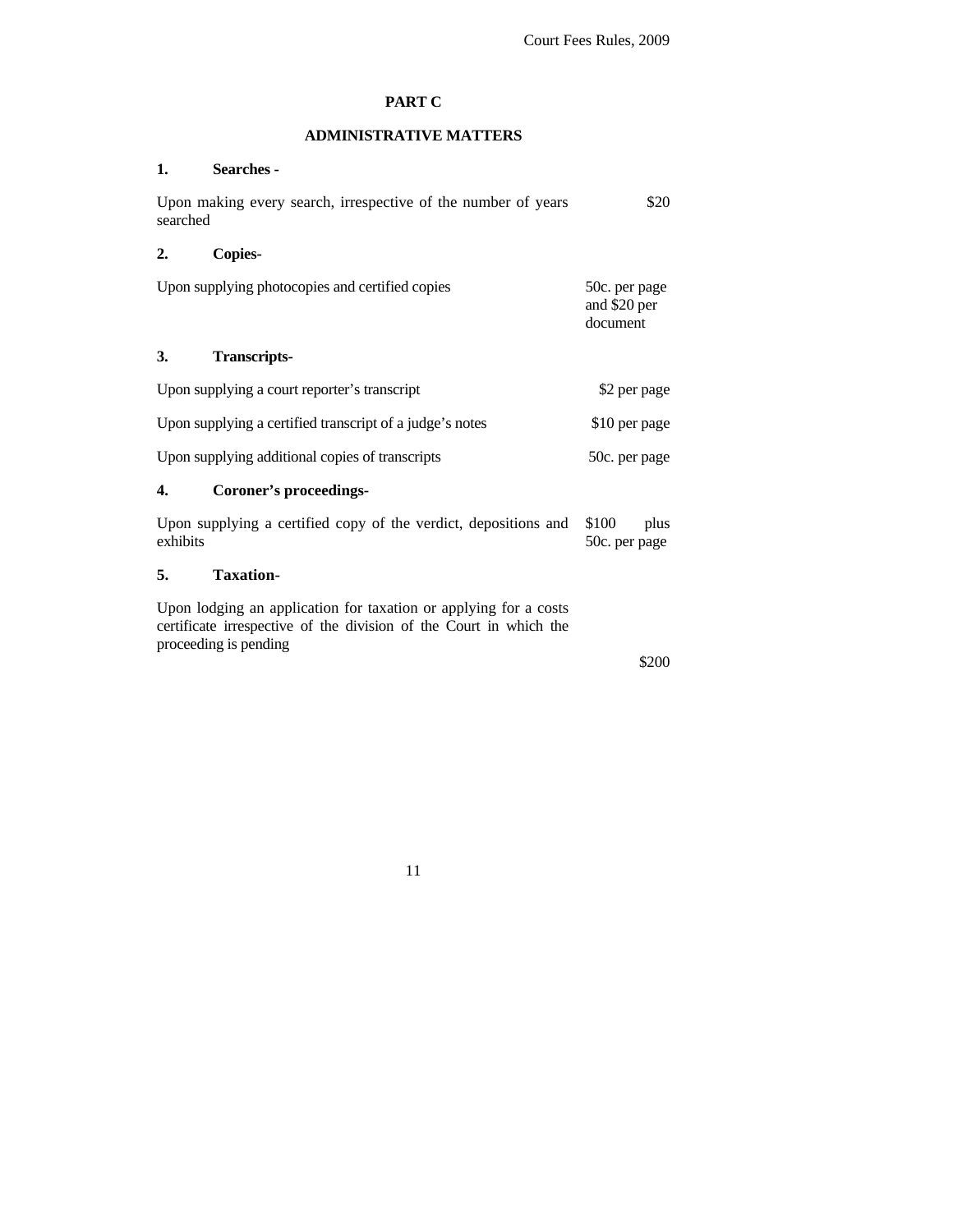### **SECOND SCHEDULE**

### *AD VALOREM* **FEES**

### **CIVIL DIVISION**

### **1. Claim for liquidated sum -**

Upon issuing every writ or counterclaim indorsed with a claim for a debt or liquidated demand in connection with a civil proceeding, a sum equivalent to –

 one per cent of the principal sum claimed in excess of \$10,000; one-half per cent of the principal sum claimed in excess of \$100,000; and one-quarter per cent of the principal sum claimed in excess of \$1,000,000:

Provided that –

- (a) claims for interest and costs shall be disregarded;
- (b) in the case of a writ or a counterclaim indorsed with alternative claims, the *ad valorem* fee shall be assessed upon the highest claim;
- (c) if a writ or counterclaim is amended to increase the amount claimed, the *ad valorem* fee shall be re-assessed upon the higher claim, and the balance shall be paid upon re-issuing the writ or counterclaim as amended;
- (d) no *ad valorem* fee shall be repaid in the event that a writ or counterclaim is amended so as to reduce the amount claimed; and
- (e) the *ad valorem* fee payable shall not, in any case, exceed the sum of \$15,000.

#### **2. Judgment for damages -**

Upon entering judgment for damages in a civil proceeding, a sum equivalent to -

 one per cent of the principal sum awarded in excess of \$10,000; one-half per cent of the principal sum awarded in excess of \$100,000;and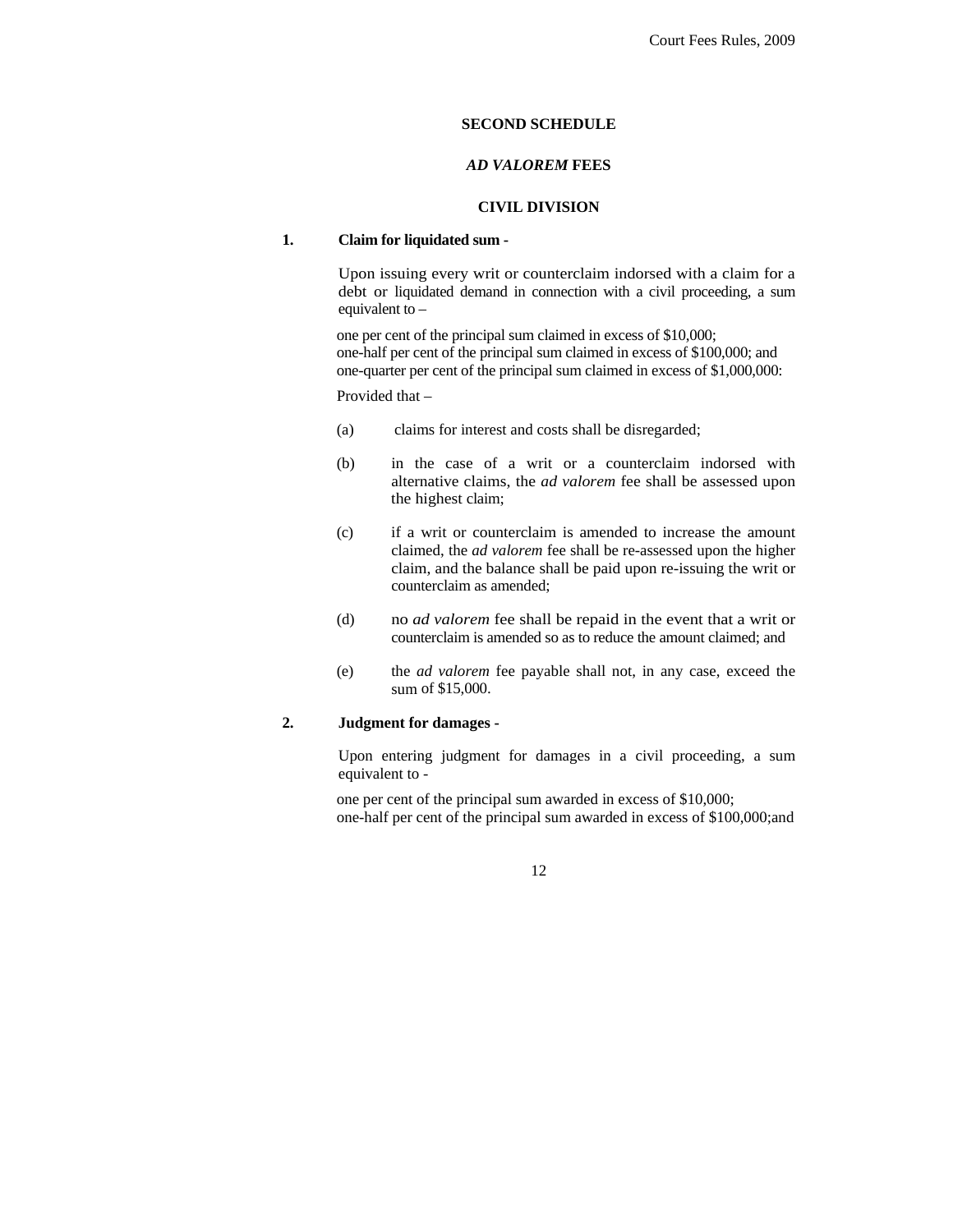one-quarter per cent of the principal sum awarded in excess of \$1,000,000:

Provided that -

- (a) awards of interest and costs shall be disregarded;
- (b) credit shall be given for any *ad valorem* fee paid under paragraph 1; and
- (c) the total amount of the *ad valorem* fees payable in respect of any one action shall not exceed \$15,000.

### **3. Appeal against a money judgment -**

Upon filing a notice of appeal against a money judgment made in a civil proceeding, a sum equivalent to-

 one per cent of the principal amount of the judgement appealed against in excess of \$10,000;

 one-half per cent of the principal amount of the judgement appealed against in excess of \$100,000; and

 one-quarter per cent of the principal amount of the judgement appealed against in excess of \$1,000,000:

Provided that -

- (a) awards of interest and costs shall be disregarded;
- (b) no credit shall be given for any *ad valorem* fees paid under paragraph 1 or 2; and
- (c) the total amount of the *ad valorem* fees payable in respect of any one appeal shall not exceed \$10,000.

#### **4. Judgments given by the Court of Appeal -**

Upon entering judgment by the Court of Appeal in a civil proceeding, a sum equivalent to -

 one per cent of the principal sum awarded in excess of \$10,000; one-half per cent of the principal sum awarded in excess of \$100,000; and

 one-quarter per cent of the principal sum awarded in excess of \$1,000,000:

Provided that –

- (a) awards of interest and costs shall be disregarded;
- (b) credit shall be given for any *ad valorem* fee paid under paragraph 3; and
- (c) the total amount of the *ad valorem* fees payable in respect of any one appeal shall not exceed \$10,000.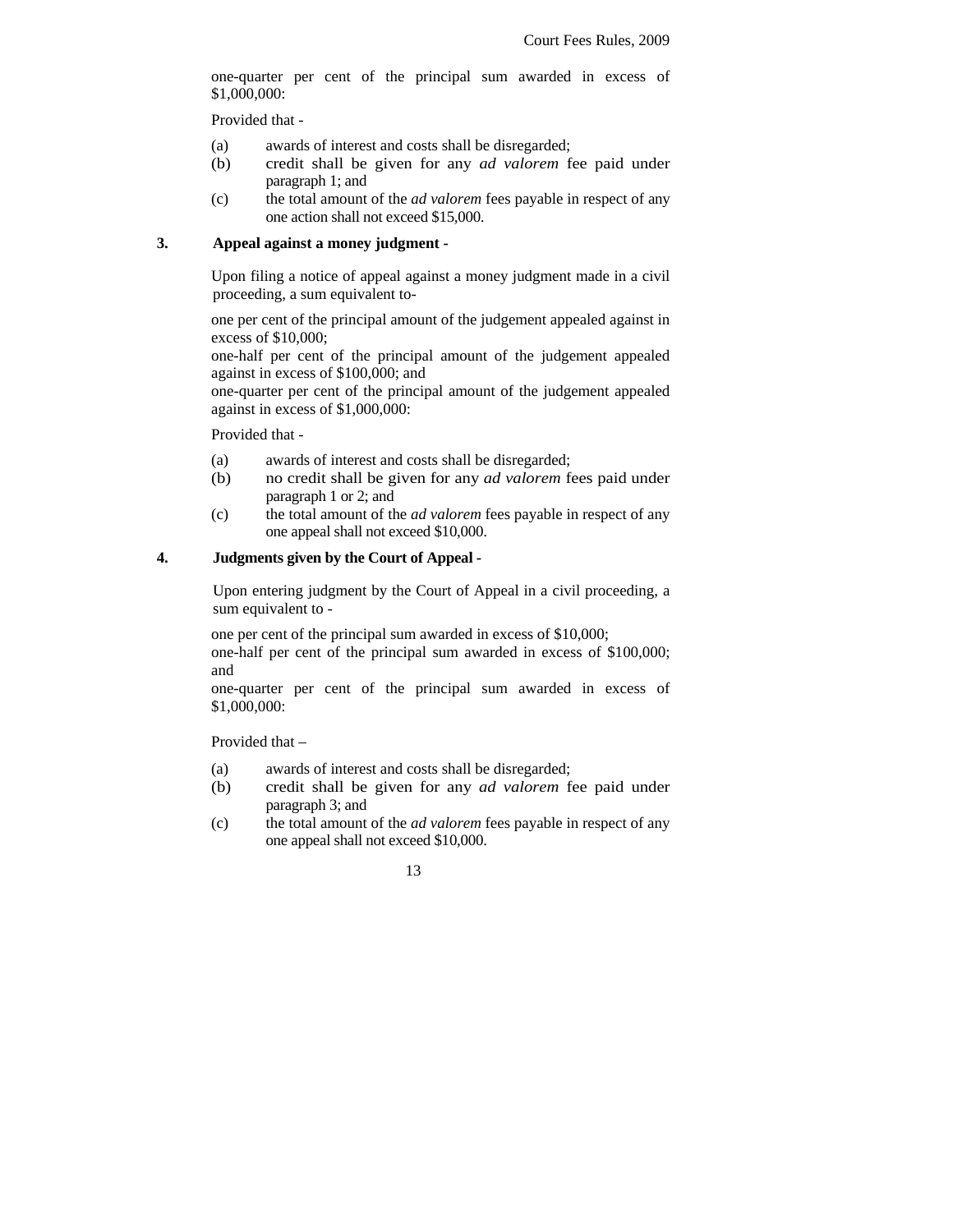#### **THIRD SCHEDULE**

## **BAILIFF FEES**

#### **1. Service of documents -**

Upon instructing the bailiff to serve any documents upon a person (per person) within the district of

| (a) | George Town                   | \$30  |
|-----|-------------------------------|-------|
| (b) | West Bay                      | \$50  |
| (c) | Bodden Town                   | \$60  |
| (d) | East End                      | \$75  |
| (e) | North Side                    | \$75  |
| (f) | Cayman Brac and Little Cayman | \$125 |

#### **2. Sale of levies -**

For the sale of levies including advertisements, catalogues and commission, and delivery of goods 10 % of the net proceeds of sale.

### **3. Sale by bailiff in cases other than levies -**

In cases other than levies, where the bailiff, by order of the Court, acts as auctioneer to conduct any sale of property, real or personal, ordered by the Court to be sold, including advertisements, catalogues and commission 5% on the first \$1,000 net proceeds 3% on any sum in excess of \$1,000.

## **4. Receipt by bailiff of money instead of levy**

| Upon receipt of money instead of levy | 5% of money |  |
|---------------------------------------|-------------|--|
|                                       | received.   |  |